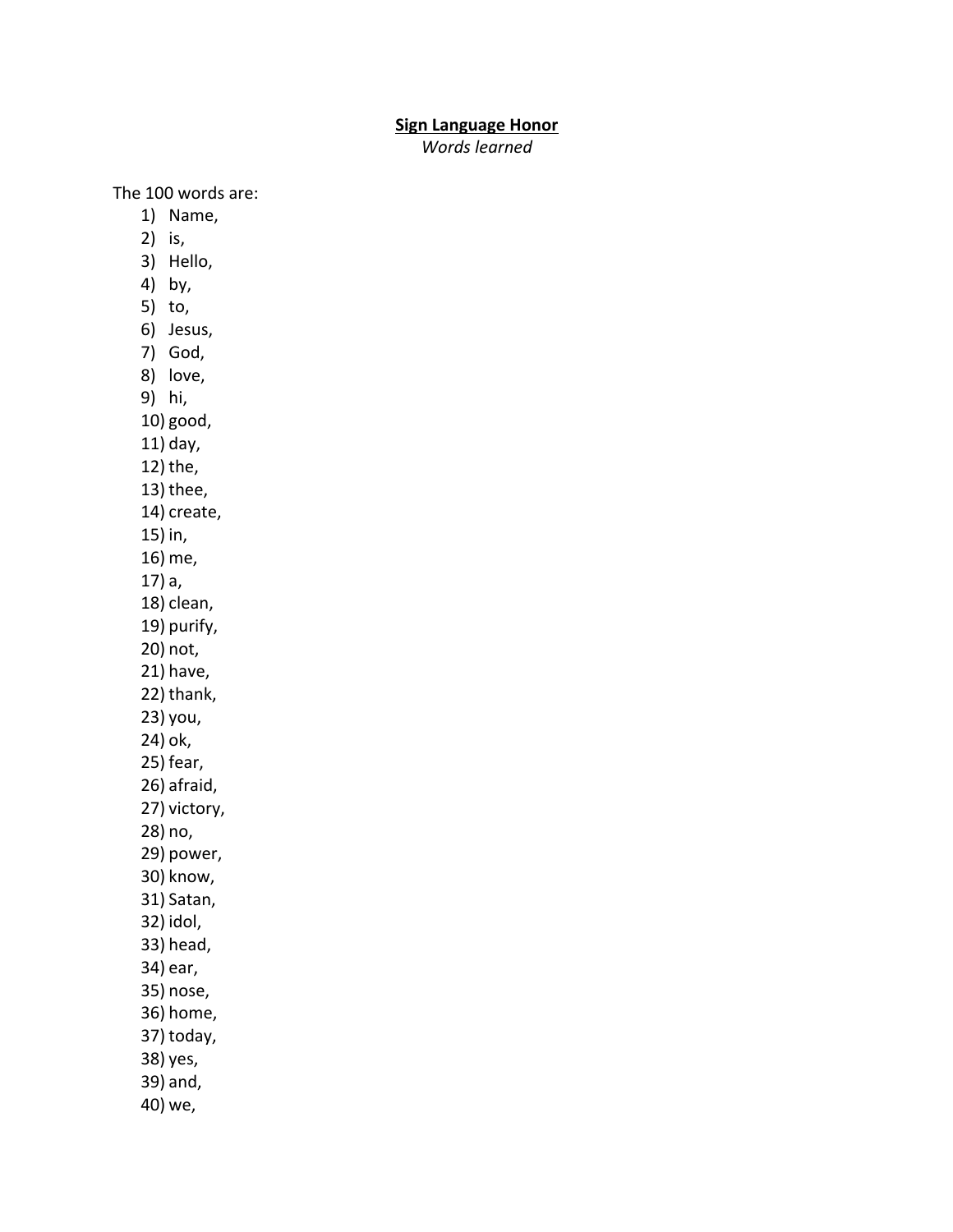41) up, 42) Glory, 43) praise, 44) your, 45) death, 46) like, 47) place, 48) Worthy, 49) hallelujah, 50) holy, 51) righteous, 52) look, 53) hands, 54) children, 55) wonderful, 56) strong, 57) Lord, 58) Christ, 59) my, 60) heart, 61) be, 62)spirit, 63) mountains, 64) help 65) come, 66) from, 67) peace, 68) give, 69) time, 70) our, 71) storm, 72) are, 73) source, 74) of, 75) strength, 76) total, 77) praise, 78) applause, 79) amen, 80) Angels, 81) Christian, 82) King, 83) victory, 84) savior,